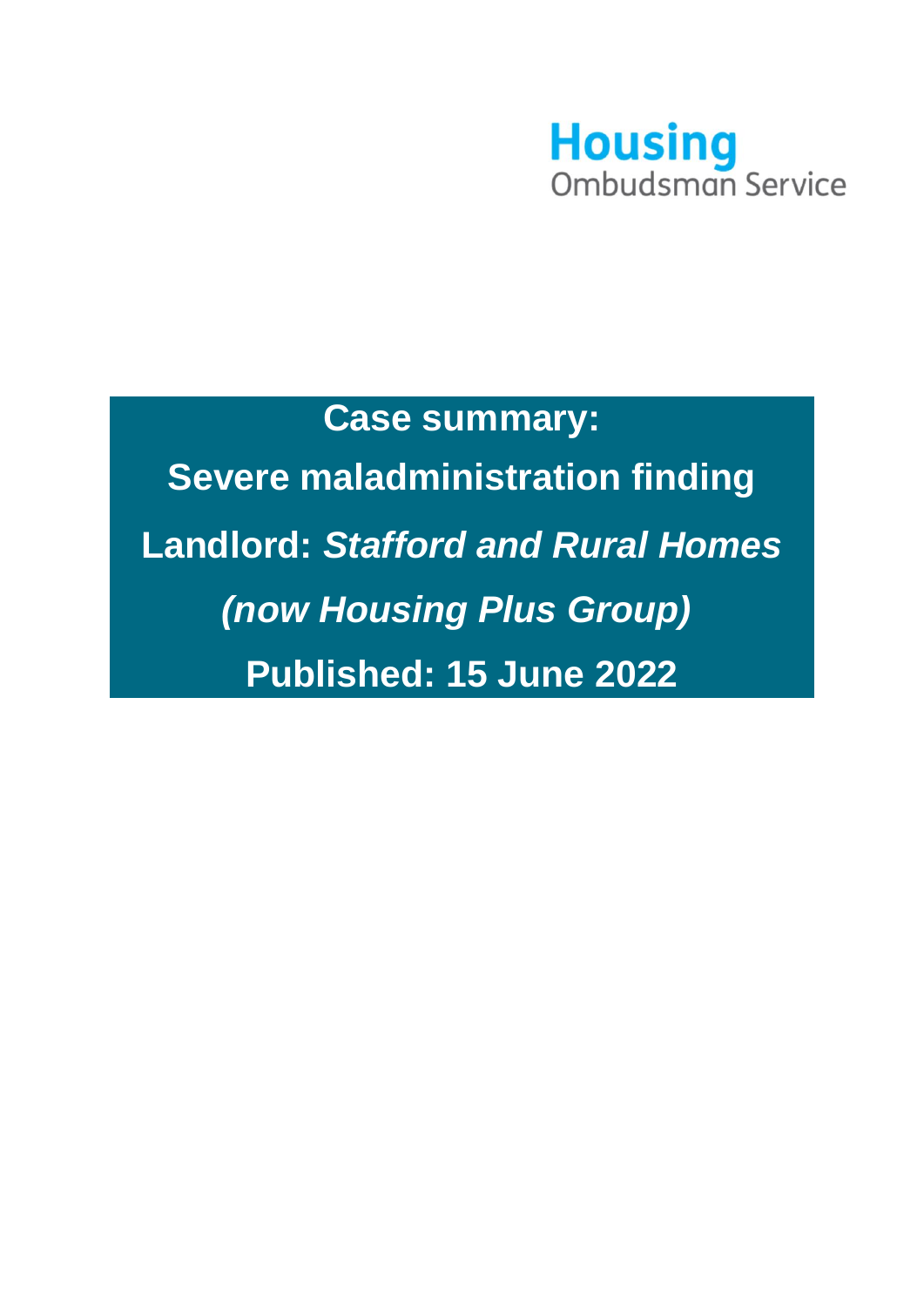## **Landlord: Stafford & Rural Homes (Housing Plus Group)**

## **Complaint reference: 202009884**

## **Complaint categories: Repairs, complaint handling**

### **The complaint**

Ms W complained about the landlord's response to her reports of repairs required at the property and a bedbug infestation. The Ombudsman also considered the landlord's complaint handling.

## **Background and summary of events**

In summer 2020, Ms W complained about the number of repairs required at her property, which she said the landlord had not remedied, despite her contacting it over the years on numerous occasions, including by telephone, email and three previous complaints. She listed a number of issues including a leaking roof, mould and infestation with bedbugs.

The landlord agreed with the complaint in its stage zero response and raised repairs for the leaking roof as a priority and said that once this had been remedied, it would be able to look at the issues of damp within the property.

Ms W phoned the landlord and asked for her complaint to be escalated. The landlord advised that she would need to specify the reasons for her request. Ms W explained that she had no data on her phone to email and the landlord suggested that she use a local library or fast-food restaurant, or alternatively write a handwritten letter and post it.

Ms W wrote to the landlord explaining that there had been no mention of dealing with the bedbugs or mould. The landlord acknowledged her escalation request

Several months later in early 2021, the landlord provided its stage one response to the complaint, explaining that it had tried to contact Ms W to discuss the issues and also to arrange an inspection but had been unsuccessful.

Ms W was dissatisfied with the response and asked for escalation through the complaints procedure. The landlord inspected the property and agreed to carry out works to repair the leaking roof and to resolve the damp and mould. It declined Ms W's request to further escalate her complaint, explaining that from 1 April 2021 it had adopted a two, rather than three, stage complaints procedure. The complaint had already been investigated twice.

Ms W's medical surgery wrote to the landlord, advising that her physical and mental health were being detrimentally affected by her housing situation.

The Ombudsman wrote to the landlord three times, requesting disclosure of the complaint file, relevant evidence and reminding it of its obligations as a member of the Housing Ombudsman Scheme. On the Ombudsman's final request, the landlord provided documentation confirming the repairs it would be carrying out within 60 days.

**Assessment and findings**  *Repairs and infestation*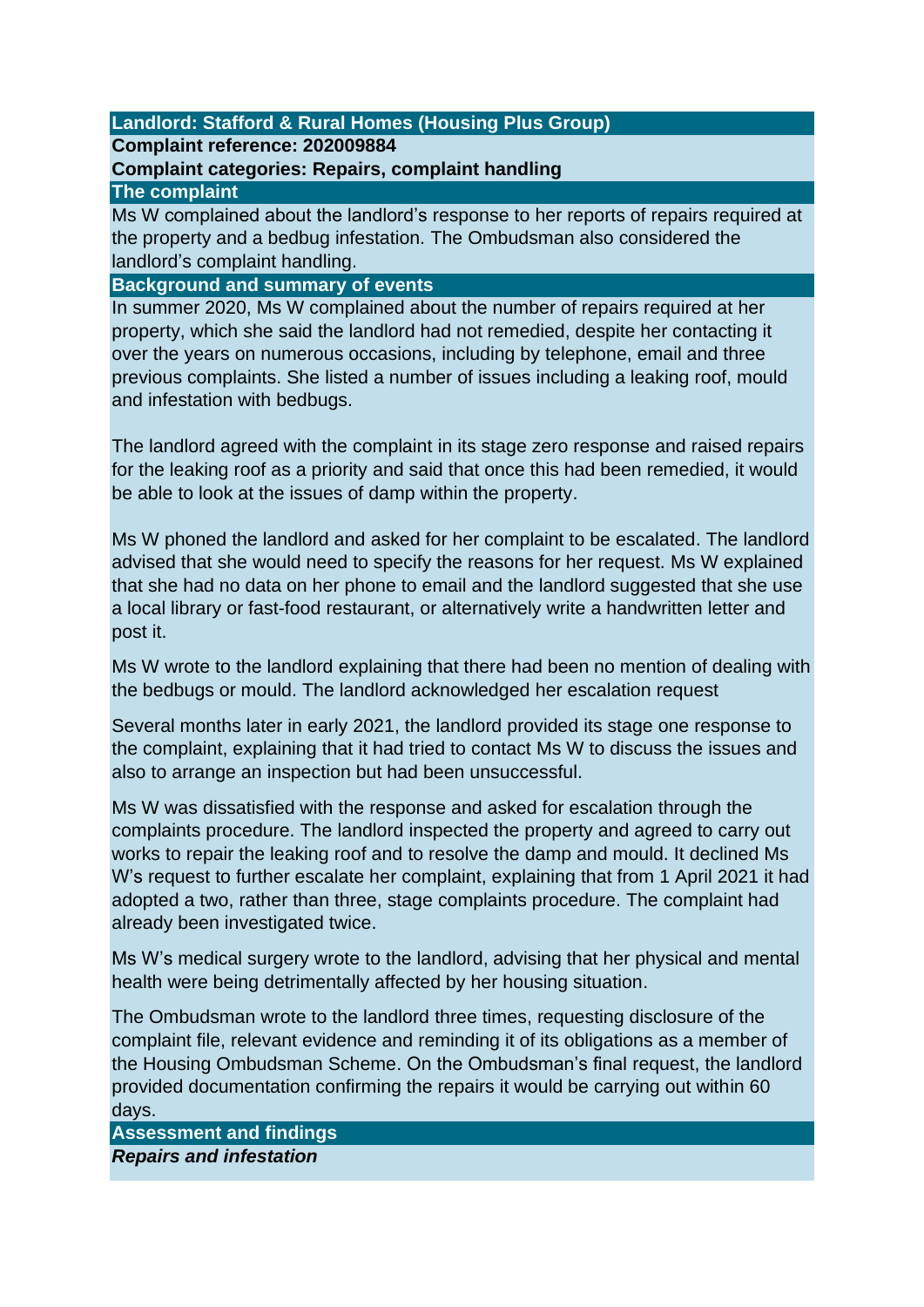Whilst Ms W stated that she has contacted the landlord about the issues with the roof and mould "hundreds" of times and across a number of years – and the landlord's records, although not evidencing hundreds of times, do indicate the issues were reported a number of times in 2017, with works being carried out in 2018 and reports made again in 2019 - the Ombudsman is unable to consider the historical aspect to the complaint.

The Housing Ombudsman Scheme requires a complaint to be brought to the attention of the landlord within a reasonable period of time, that is, within six months of the matters occurring. The Ombudsman requires a complaint to be brought to its service no more than 12 months from it being concluded by a landlord.

Considering the matter from Ms W's complaint in the summer of 2020, it was inappropriate that the landlord did not inspect the leak or carry out associated repairs within the time scale set out in its own policy of seven days or within a reasonable period of time thereafter. This is despite it stating that it had prioritised the roof repairs. The nature of the repair is an aggravating factor, being one which was reported to be causing secondary problems with mould. Depending on the severity, mould can become a hazard to health.

There is no information as to why there was such delay to carrying out an inspection or repairs, besides reference in its response – six months later – to it trying to get hold of Ms W to discuss the issues and arrange an inspection and being unsuccessful in doing so. There is no evidence of the landlord making these attempts at contact or further information as to type of contact or whether any messages were left.

There was little by way of communication or expectation management by the landlord throughout the period of time from Ms W's complaint escalation request to the conclusion of its complaints procedure, which was further inappropriate.

Not only did the landlord not carry out the repairs within a reasonable period of time but there is no evidence that the landlord carried them out at all; no confirmation has been provided of the landlord remedying the issues with the roof or addressing the secondary issues with mould, which undoubtedly had a detrimental impact on Ms W and her family over time.

Depending on the nature of the infestation - including whether it was contained within the property itself or was the fabric of the building and whether the infestation was caused by the landlord's failure to carry out the repairs - and the clauses of the tenancy, this is something which may or may not be the landlord's responsibility.

The landlord did not carry out the repairs it was responsible for within a reasonable period of time, however, there is no expert report on whether this caused the infestation, nor whether the bedbugs were contained or spread more widely.

However, the landlord did agree to carry out a fumigation of the property, although again, there is no information as to whether this was carried out and if so, when. It is clear, however, that even in the case of this not being reported until the summer of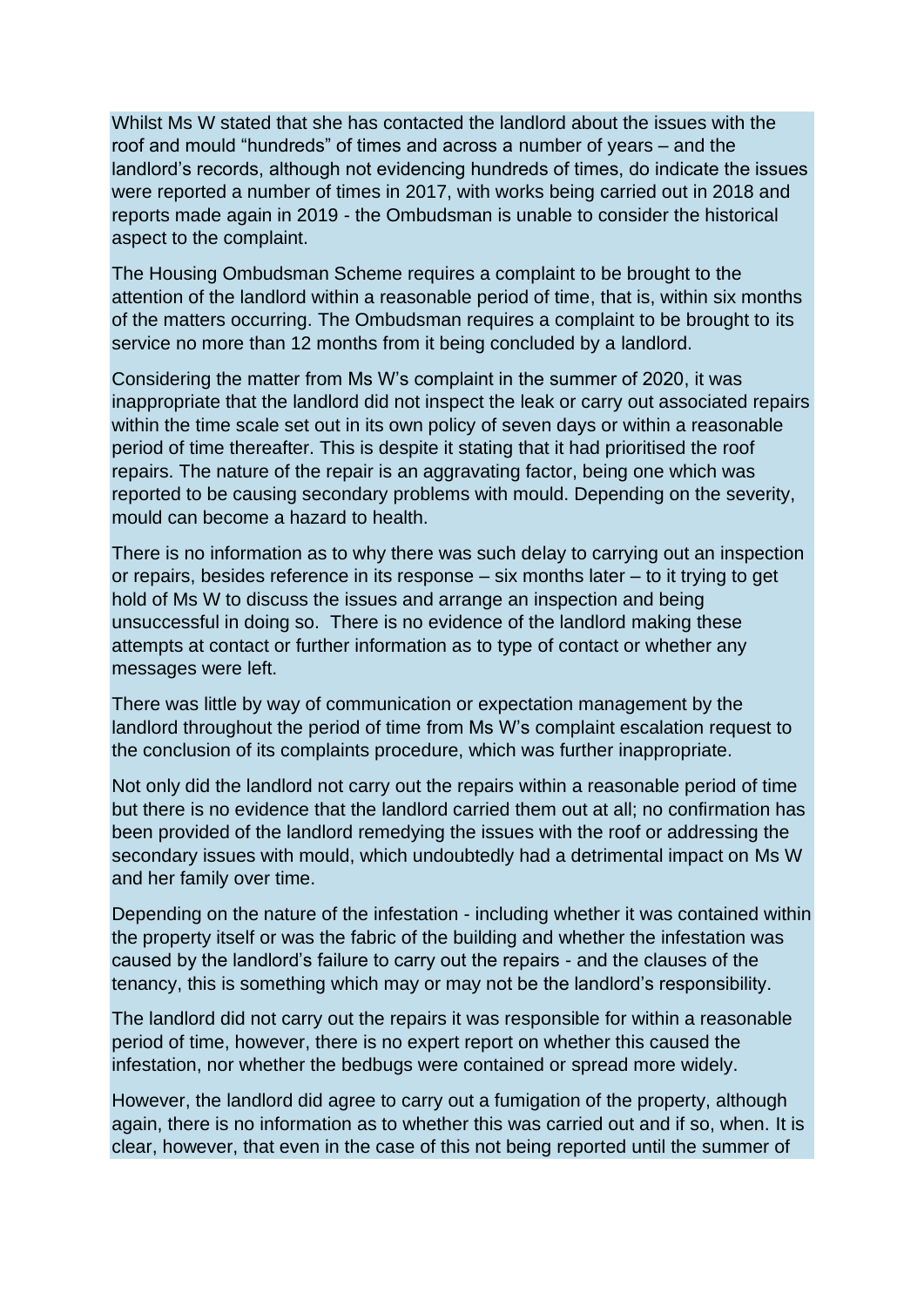2020 (as evidenced by the records and not earlier), the landlord decided to act on this but did not do so for an unreasonably lengthy period of time.

## *Complaint handling*

The landlord's *"stage zero"* response should have been provided within one working day in accordance with its policy but was not, instead taking two weeks for the landlord to send. This delay was not acknowledged, apologised for or explained in its response.

While it was appropriate that the landlord had previously spoken with Ms W about her complaint over the telephone, its response did not reflect any summary, reflections or findings from this or any associated investigation of the complaint, besides stating that it "agreed" with her. There is no detail around what exactly the landlord agreed with, its findings or any apology or rectification of what went wrong.

The complaints process provides an opportunity for the landlord to demonstrate that it has heard and understood the concerns, taken them seriously in investigating them thoroughly and a chance to put things right. Putting things right is not always about compensation; often an apology or learning from the complaint and putting things in place to help prevent a future recurrence are equally if not more important. The landlord missed opportunities to do these things.

Raising repairs alone does not provide redress to the complaint and in particular, the landlord provided no dates for inspection or repair or asked for Ms W's availability, leaving the matter unresolved and no expectation management of timeframe.

When Ms W requested escalation of the matter, the landlord's suggestion that she use a library or fast-food restaurant during a national pandemic to email her reasons was an unreasonable and insensitive suggestion.

The complaints process should be accessible but the landlord did not facilitate this, by declining to take the escalation reasons over the telephone in circumstances where Ms W was unable to access the internet.

The length of time the landlord took to respond at stage one of its complaints procedure was inappropriate and unacceptable. The landlord took five months in total to respond, with its response simply stating that it had been unable to make contact with Ms W.

The landlord has not explained when or how it tried to make contact nor evidenced this. There was no apology or explanation for the delay and no expectation management during the five months it took to respond, following its letter advising it would respond within a month. It took a further month and a half to decline the Ms W's request for escalation of her complaint, citing that it had already been investigated twice.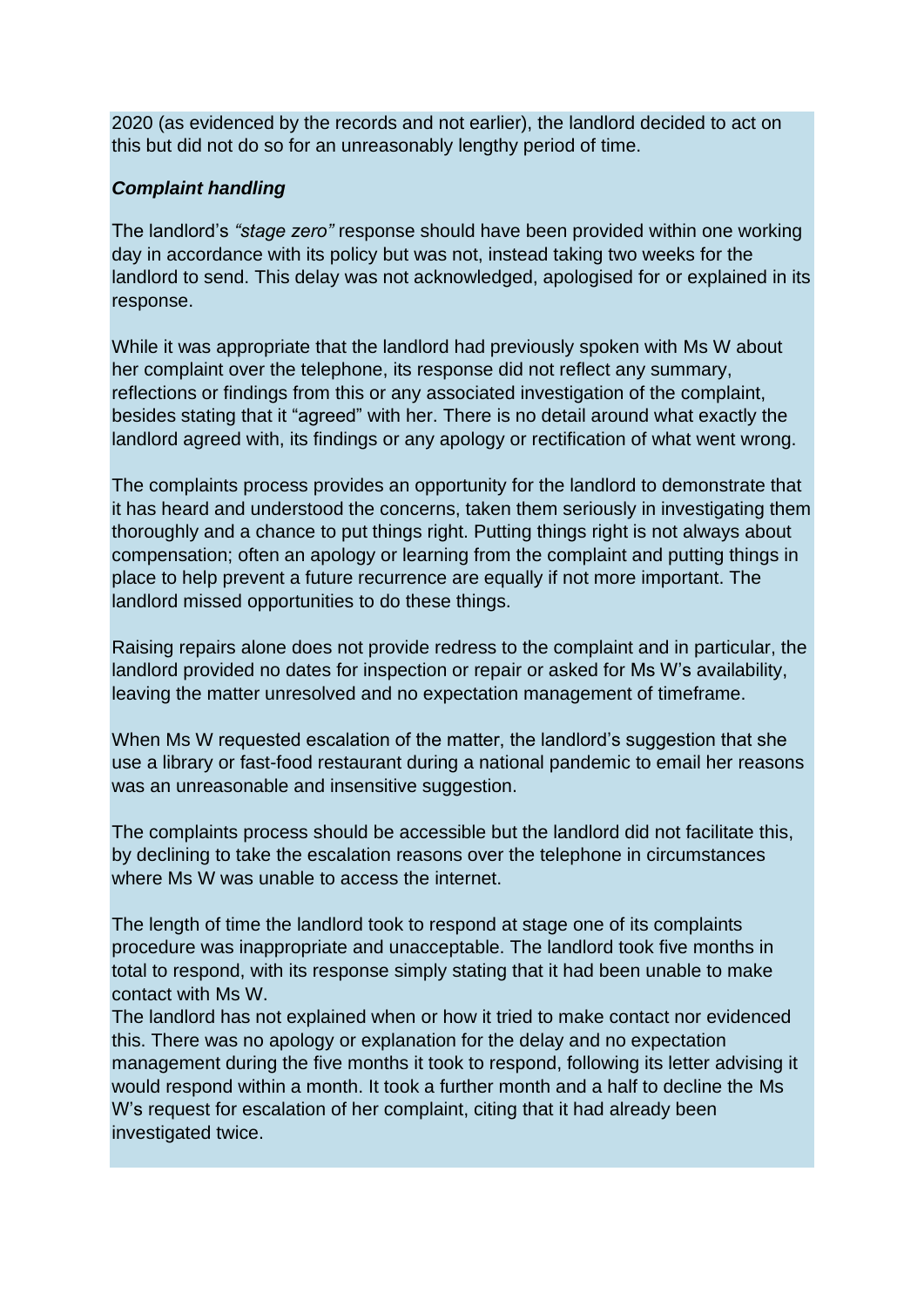The length of time the landlord took at all stages was completely unacceptable and without apology, explanation or insight into the impact this had on Ms W. Its responses were brief and perfunctory, without having evidenced any investigation of the issues or understanding as to the impact.

The landlord's rationale for refusing to escalate the complaint because the matter had already been investigated twice was erroneous; there is no evidence of the matter having been investigated at stage zero or stage one. It was inappropriate for the landlord to rely on a change in policy which took place many months after it was due to provide a response to the complaint; the complaint fell under the original policy which was not adhered to.

On compensation for the items Ms W said were damaged by the leaking roof and associated mould, the landlord was not obliged to offer compensation and chose not to do so in the absence of evidence of the damaged items and their cost. The landlord chose not to compensate, however, in the face of recognised service failure, which it appears to acknowledge at stage zero. Whilst this is not obligatory, the landlord is able to exercise discretion as to compensation and where something has gone wrong, this is one way to seek to put things right. There is no evidence of the landlord considering this as part resolution of the complaint which was unreasonable in the circumstances.

Finally, the landlord has an obligation as a member of the Housing Ombudsman Scheme to provide documentation requested by the Ombudsman in a timely manner. We received the information requested three months later and after a number of follow up chasing letters. The landlord was warned in the third reminder, that failure to provide the documentation within the time period requested would result in a finding in respect of complaints handling. It did not provide the information in the time requested at that point either.

**Determination**

We found maladministration by the landlord for its response to reports of repairs and an infestation, and severe maladministration for its complaint handling.

It took too long to carry out the repairs it was responsible for and in respect of the infestation, having agreed to take action, took too long to address this. The landlord did not manage expectations or keep in contact with Ms W. There is no evidence of reasonable attempts at contact which failed or any obstruction of the process on the part of Ms W. There is no explanation of delay or apology for this.

The landlord took too long to respond at both stages zero and one and did not acknowledge, explain or apologise for this, nor keep Ms W updated in the interim. The complaint responses evidenced no investigation of the issues or demonstrated a proactive approach by the landlord to get matters resolved. Its decision to refuse escalation to stage two was based on flawed reasoning.